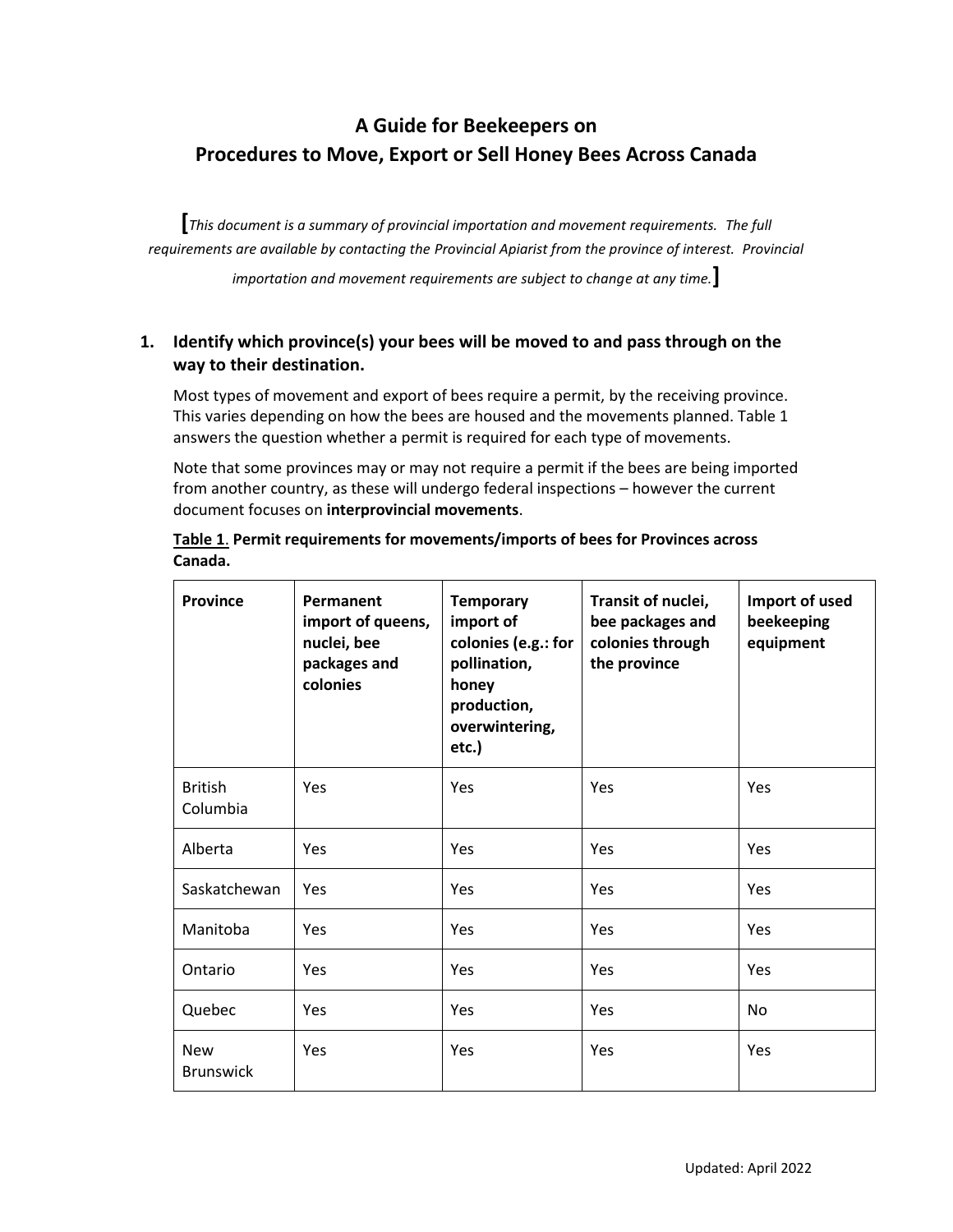| Prince Edward<br>Island      | Yes                                                                                      | Yes | N/A | Yes |
|------------------------------|------------------------------------------------------------------------------------------|-----|-----|-----|
| Newfoundland<br>and Labrador | Importation of bees or equipment from other Canadian Provinces into NL is not<br>allowed |     |     |     |
| Nova Scotia                  | Yes                                                                                      | N/A | N/A | Yes |

### **2. Contact your Provincial Apiarist well in advance.**

Your Provincial Apiarist (PA) will contact or connect you with other PAs to facilitate the coordination all inspection requirements and necessary paperwork for your planned movement(s). They will inform the inspectors, who will plan to inspect your colonies in the province of origin according to the receiving (importing) province(s) requirements.

**[***It is important that you contact your PA well in advance – ideally weeks prior to the intended export or import – as it takes time to schedule inspections and field staff have* 

### *other inspection requirements that they need to plan around.***]**

If you have any questions or concerns, your PA is there to address them.

You can find your PA's contact information in **Annex 1**.

### **3. Have your bees inspected.**

After informing your PA of your intention to move bees out of your province, you will be contacted for an inspection. While most provinces are concerned with the same bee pest and diseases, the requirements may differ somewhat. The chart below is intended to assist beekeepers in planning whether their honey bees may meet the requirements of the receiving (importing) province.

For each province, the following criteria must be met for movement to be permitted.

These are general guidelines. Provinces reserve the right to refuse the entry of all colonies from an apiary or beekeeper based on information on the inspection report and comments resulting from inspections.

### **Table 2**. **Inspection criteria for each province including inspection report expiration (some criteria may not apply to queen movements).**

| <b>Province</b>            | Varroa                                          | American foulbrood<br>(AFB)                    | European<br>foulbrood (EFB)                       | <b>Small hive</b><br>beetle (SHB) | Inspection<br>report<br>valid for |
|----------------------------|-------------------------------------------------|------------------------------------------------|---------------------------------------------------|-----------------------------------|-----------------------------------|
| <b>British</b><br>Columbia | Apiary average<br>infestation level<br>below 1% | No clinical signs in the<br>colonies inspected | No clinical signs<br>in the colonies<br>inspected | No SHB in the<br>province         | 30 days                           |
| Alberta <sup>1</sup>       | Apiary average<br>infestation level<br>below 1% | No clinical signs in the<br>colonies inspected | No clinical signs<br>in the colonies<br>inspected | No SHB in the<br>province         | 30 days                           |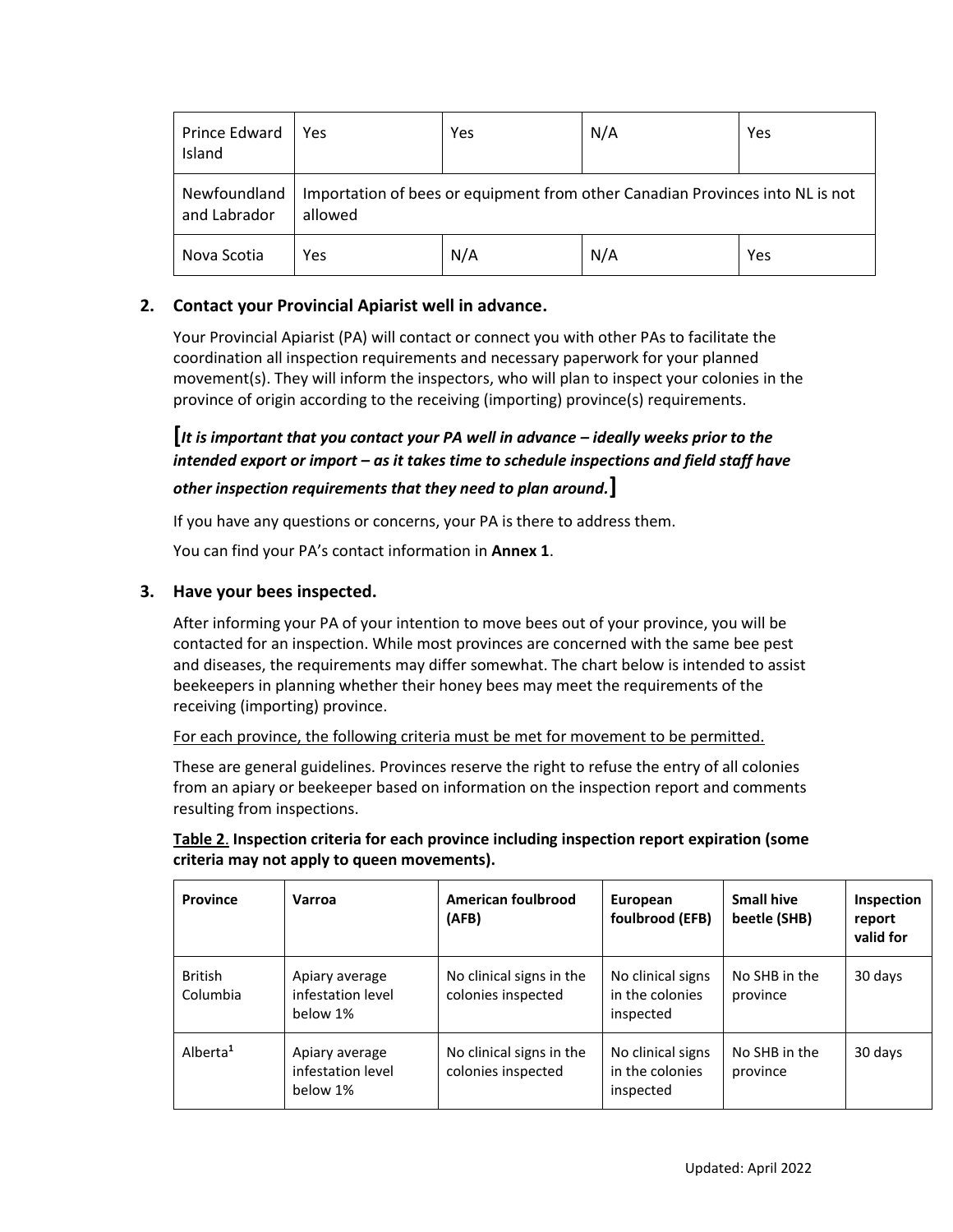| Saskatchewan | Apiary average<br>infestation level<br>below 1%                                                                     | No clinical signs in the<br>operation<br>Equipment or bees<br>from an operation with<br>history of OTC*<br>resistance may only be<br>moved to areas in SK<br>with similar history                                                                                         | No clinical signs<br>in the operation                                                                                                                               | Bees must be<br>from a region<br>determined to<br>be free of SHB                                                                                                                                                                                                               | 30 days |
|--------------|---------------------------------------------------------------------------------------------------------------------|---------------------------------------------------------------------------------------------------------------------------------------------------------------------------------------------------------------------------------------------------------------------------|---------------------------------------------------------------------------------------------------------------------------------------------------------------------|--------------------------------------------------------------------------------------------------------------------------------------------------------------------------------------------------------------------------------------------------------------------------------|---------|
| Manitoba     | Apiary average<br>infestation level<br>below 1%                                                                     | No clinical signs in the<br>operation<br>No clinical signs in the<br>colonies inspected                                                                                                                                                                                   | No clinical signs<br>in the colonies<br>inspected                                                                                                                   | No SHB in the<br>colonies<br>inspected <sup>2</sup>                                                                                                                                                                                                                            | 30 days |
| Ontario      | Apiary average<br>infestation level<br>below 2%. No<br>amitraz resistance in<br>the county or rural<br>municipality | No OTC or tylosin<br>resistance AFB in the<br>county or rural<br>municipality<br>Less than 2% of<br>colonies showing signs<br>in the apiary (no more<br>than 10 colonies in all<br>yards)<br>No clinical signs in the<br>colonies in the<br>colonies permitted to<br>move | Less than 2% of<br>colonies<br>showing signs in<br>the apiary (no<br>more than 10<br>colonies in all<br>yards)<br>No clinical signs<br>in the colonies<br>inspected | Honey bee<br>colonies that<br>are positive for<br>SHB are not<br>allowed to enter<br>Ontario<br>SHB-negative<br>colonies from a<br>SHB-positive<br>yard may be<br>allowed to enter<br>Ontario unless<br>there is<br>evidence of<br>excessive SHB<br>reproduction<br>and damage | 45 days |
| Quebec       | Apiary average<br>infestation level<br>below 1%<br>No amitraz<br>resistance in the<br>operation                     | Less than 2% of<br>colonies showing signs<br>in the apiary<br>No clinical signs in the<br>colonies permitted to<br>move<br>No OTC resistance in<br>the operation                                                                                                          | No criteria                                                                                                                                                         | No SHB in the<br>operation in the<br>previous 2<br>years <sup>3</sup><br>Some areas are<br>excluded to<br>export                                                                                                                                                               | 30 days |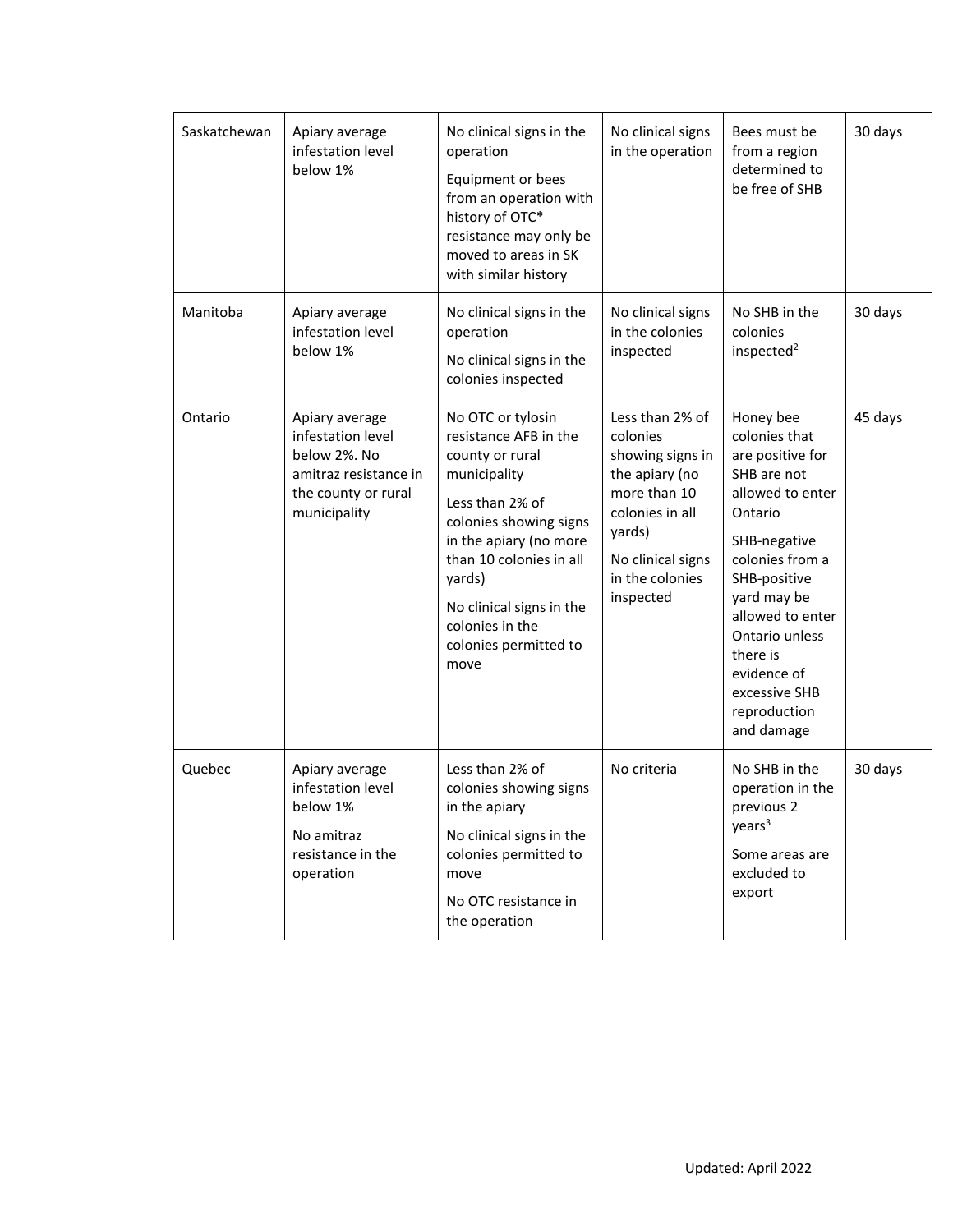| <b>New</b><br><b>Brunswick</b> | No outbreak in the<br>colony (i.e. if the<br>inspector determines<br>the colony to be<br>unhealthy) | Less than 2% of<br>colonies showing signs<br>in apiary in the<br>previous six months<br>No clinical signs in the<br>colonies inspected<br>No OTC resistance in<br>the previous 2 years in<br>the apiary | No outbreak in<br>the colonies<br>inspected (i.e. if<br>the inspector<br>determines the<br>colony to be<br>unhealthy) | For permanent<br>residence: Some<br>areas are<br>excluded to<br>export (except<br>queens are<br>permitted).<br><b>Excluded areas</b><br>are shown in<br>the protocol.<br>Non-excluded<br>areas: no SHB in<br>the area in the<br>previous two<br>years<br>For temporary<br>residence (e.g.<br>pollination): No<br>areas excluded <sup>4</sup> | 45 days |
|--------------------------------|-----------------------------------------------------------------------------------------------------|---------------------------------------------------------------------------------------------------------------------------------------------------------------------------------------------------------|-----------------------------------------------------------------------------------------------------------------------|----------------------------------------------------------------------------------------------------------------------------------------------------------------------------------------------------------------------------------------------------------------------------------------------------------------------------------------------|---------|
| <b>Prince Edward</b><br>Island | No criteria                                                                                         | Less than 2% of<br>colonies showing signs<br>in apiary<br>No clinical signs in the<br>colonies inspected<br>No OTC resistance in<br>the apiary                                                          | No criteria                                                                                                           | Operation with<br>SHB for 3<br>consecutive<br>years are<br>excluded <sup>3</sup><br>No SHB in the<br>apiary                                                                                                                                                                                                                                  | 30 days |
| Newfoundland<br>and Labrador   | N/A                                                                                                 | N/A                                                                                                                                                                                                     | N/A                                                                                                                   | N/A                                                                                                                                                                                                                                                                                                                                          | N/A     |
| Nova Scotia <sup>5</sup>       | No varroa mites in<br>the apiary                                                                    | No clinical signs in the<br>apiary                                                                                                                                                                      | No clinical signs<br>in the apiary                                                                                    | No SHB in the<br>apiary                                                                                                                                                                                                                                                                                                                      | 45 days |

\*OTC: Oxytetracycline

 $1$  Only queens are allowed from Ontario (no bees or bee equipment).

- <sup>2</sup> Provinces with active SHB cases are required to follow the inspection protocol for SHB positive areas.
- <sup>3</sup> For Ontario or New Brunswick, you must install traps in all your hives 7 to 14 days prior to inspection.
- <sup>4</sup> For all of Ontario and counties in other provinces where the SHB has been reported in the previous two years, you must install SHB Beetle Blaster Traps (placed 7 or more days prior to inspection) or approved SHB cloths (placed 5 to 10 days prior to inspection) in your hives.

<sup>5</sup> Nova Scotia only accepts bees from Newfoundland and Labrador.

#### **4. Fill out the paperwork.**

Forms must be filled out for each province where the bees are being moved. These will be provided to you by your PA and can also be found on each government's website (**Annex 1**).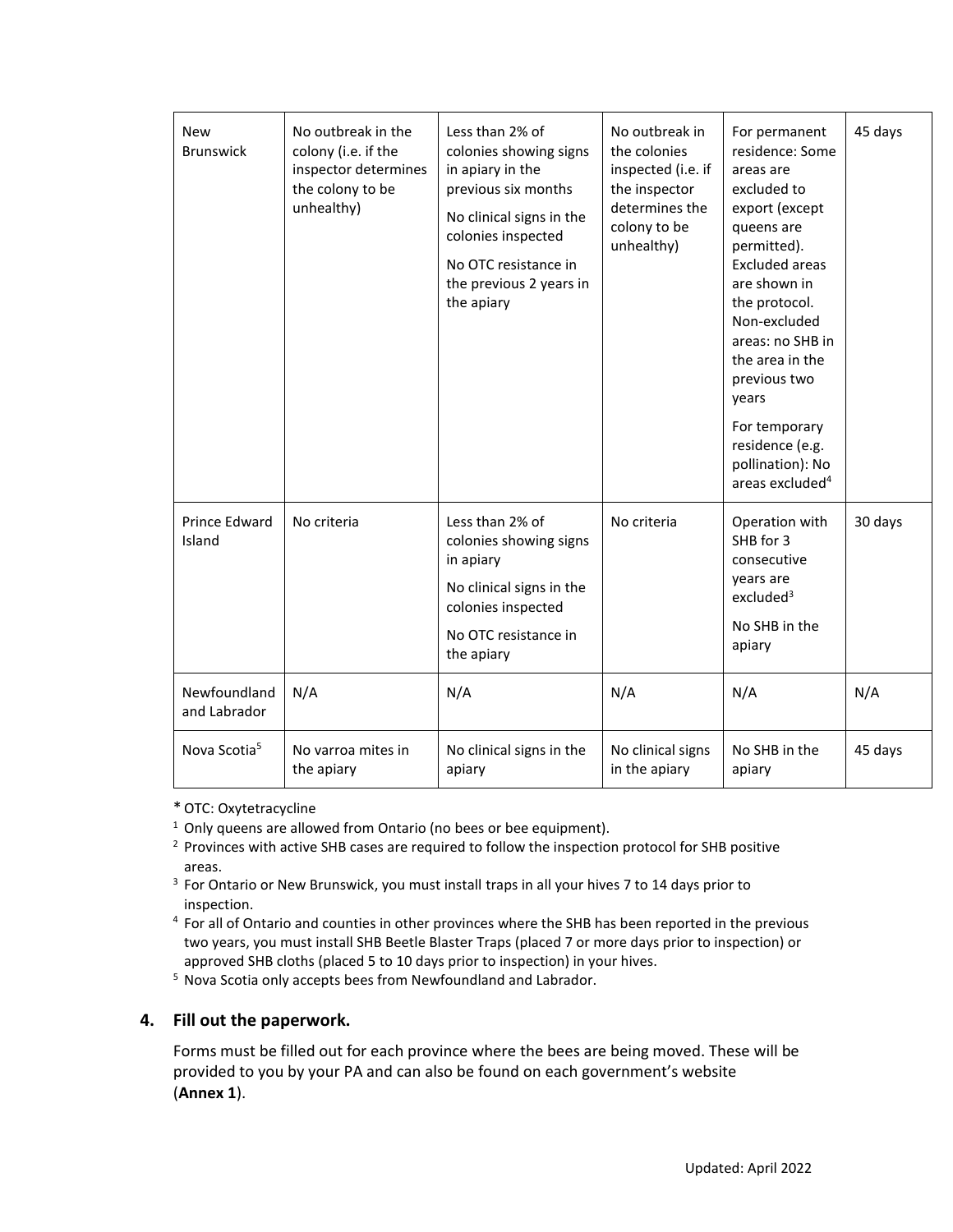All paperwork (including application forms, completed inspection reports and supporting documents) must be send to the PA of the receiving province at least a week before you plan to move.

| <b>Province</b>              | Who must fill a<br>form and apply<br>for the Import<br>Permit? | Who can send<br>the inspection<br>report? | The beekeeper<br>temporarily moving<br>bees (pollination,<br>overwintering, honey<br>production) must be<br>registered in the<br>receiving province | Who is the permit sent to?                                                 |
|------------------------------|----------------------------------------------------------------|-------------------------------------------|-----------------------------------------------------------------------------------------------------------------------------------------------------|----------------------------------------------------------------------------|
| <b>British Columbia</b>      | Importer                                                       | Inspector, PA,<br>or beekeeper            | Yes                                                                                                                                                 | Importer                                                                   |
| Alberta                      | Importer or<br>exporting<br>beekeeper                          | Inspector, PA,<br>or beekeeper            | Yes                                                                                                                                                 | Importer and/or exporting<br>beekeeper (cc'd to the PA)                    |
| Saskatchewan                 | Importer or<br>exporting<br>beekeeper                          | Inspector or PA                           |                                                                                                                                                     | Importer (cc'd to the PA)                                                  |
| Manitoba                     | Importer                                                       | Inspector or PA                           | Yes                                                                                                                                                 | Importer (cc'd to the PA)                                                  |
| Ontario                      | Importer or<br>exporting<br>beekeeper                          | PA                                        | Yes (if within Ontario,<br>or if outside of Ontario<br>and requiring the<br>permit)                                                                 | Importer or exporting<br>beekeeper (cc'd to the<br>importer and the PA)    |
| Quebec                       | Exporting<br>beekeeper                                         | PA or<br>beekeeper                        | Yes (≈20\$ fees)                                                                                                                                    | Exporting beekeeper (cc'd to<br>the importer and the PA)                   |
| <b>New Brunswick</b>         | Importer                                                       | PA                                        | No                                                                                                                                                  | Exporting beekeeper. The<br>importer may also have a<br>copy, if requested |
| Prince Edward<br>Island      | Importer                                                       | Inspector or PA                           | $N/A$ – no beekeeper<br>registration in PEI                                                                                                         | Importer                                                                   |
| Newfoundland<br>and Labrador | N/A                                                            | N/A                                       | N/A                                                                                                                                                 | N/A                                                                        |
| Nova Scotia                  | Importer                                                       | Inspector, PA,<br>or beekeeper            | N/A                                                                                                                                                 | Importer                                                                   |

## **Table 3**. **Paperwork flow for permit application.**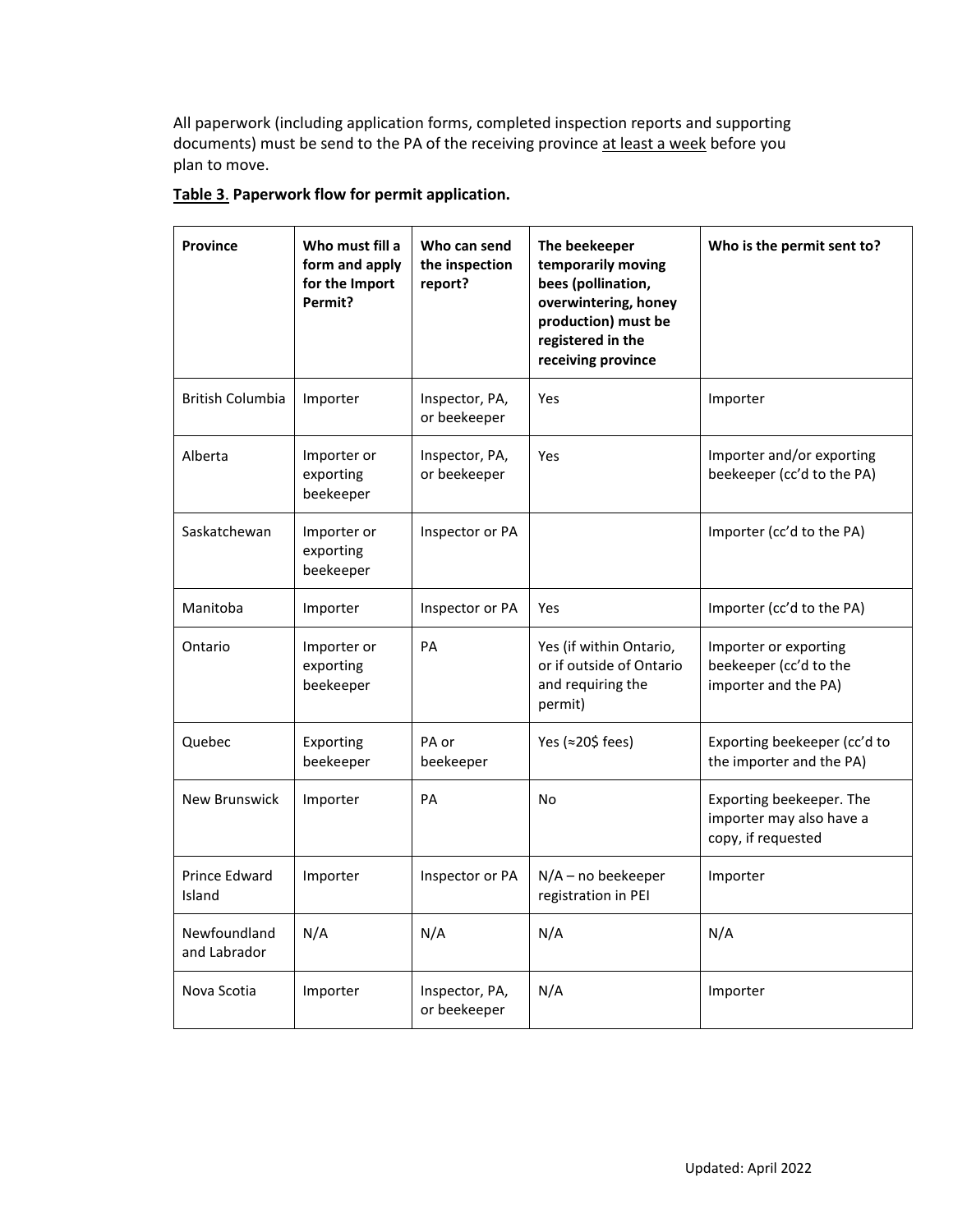#### **5. Receive the permit.**

*Inspection reports are not permits***.** The process is not complete until you and/or the importer have received the **permit** from the PA of the importing province. Bees moving through multiple provinces will need a transit permit from each province's PA (see Table 1).

#### **6. Moving your bees.**

Make sure your bees are transported in an approved manner according to your permit(s) and to have a copy of your permits on hand during transport.

An inspection of your bees upon arrival may be required for temporary and/or permanent stays, depending on the province.

| <b>Province</b>         | Bees can be<br>transported on<br>an open<br>truck/trailer | Bees can be<br>transported in an<br>enclosed truck | Bees can be<br>transported on<br>an open<br>truck/trailer if<br>covered by a fine<br>mesh net | Other criteria                                                                         |
|-------------------------|-----------------------------------------------------------|----------------------------------------------------|-----------------------------------------------------------------------------------------------|----------------------------------------------------------------------------------------|
| <b>British Columbia</b> | Yes                                                       | Yes                                                | Yes                                                                                           | A copy of<br>movement<br>permit must be<br>provided                                    |
| Alberta                 | Yes                                                       | Yes                                                | Yes                                                                                           | A copy of<br>movement<br>permit must be<br>provided                                    |
| Saskatchewan            | No.                                                       | <b>Yes</b>                                         | Yes                                                                                           | <b>No</b>                                                                              |
| Manitoba                | No.                                                       | Yes                                                | Yes                                                                                           | A copy of<br>movement<br>permit must be<br>provided                                    |
| Ontario                 | No.                                                       | Yes                                                | Yes                                                                                           | A copy of<br>inspection report<br>and movement<br>permit must be<br>provided           |
| Quebec                  | No                                                        | Yes                                                | Yes                                                                                           | A copy of<br>movement<br>permit must be<br>provided<br>Must take the<br>shortest route |

**Table 4. Transport requirements for bees from outside the province across Canada.**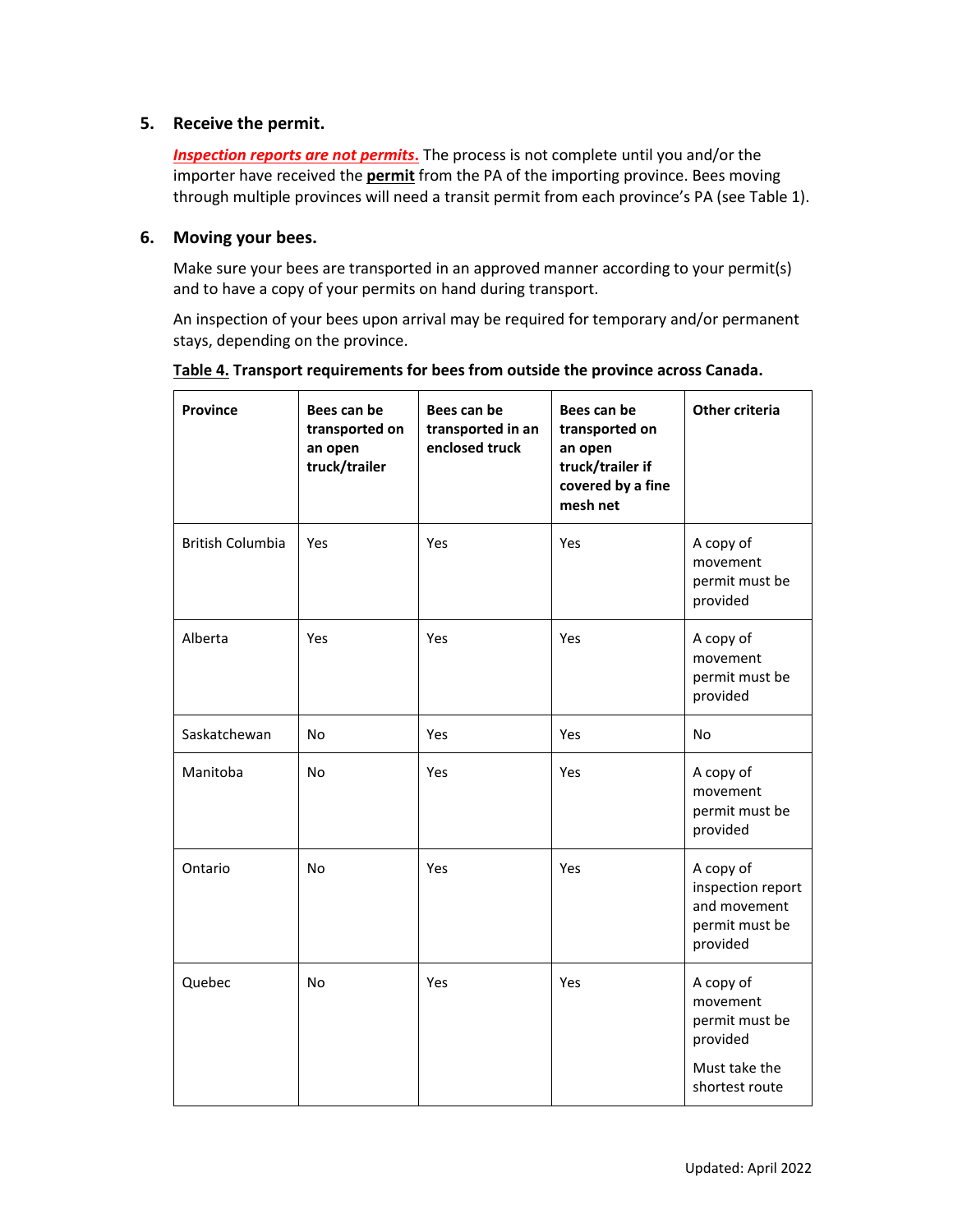| <b>New Brunswick</b>         | Yes <sup>1</sup> | Yes <sup>2</sup> | Yes <sup>2</sup> | A copy of<br>movement<br>permit must be<br>provided                                                                |
|------------------------------|------------------|------------------|------------------|--------------------------------------------------------------------------------------------------------------------|
|                              |                  |                  |                  | Bees must take<br>the shortest<br>route                                                                            |
|                              |                  |                  |                  | The colonies<br>must not be<br>modified in<br>transit                                                              |
| Prince Edward<br>Island      | <b>No</b>        | Yes              | Yes              | A copy of import<br>permit must be<br>provided<br>All trucks must<br>stop at the<br>Borden-Carleton<br>Weigh Scale |
| Newfoundland<br>and Labrador | N/A              | N/A              | N/A              | N/A                                                                                                                |
| Nova Scotia                  | <b>No</b>        | Yes <sup>3</sup> | Yes <sup>3</sup> | A copy of<br>inspection report<br>and import<br>permit must be<br>provided                                         |

<sup>1</sup> If not from Ontario or from a county that has had a report of the SHB in the current year or two previous calendar years.

 $2$  Transit permits (through NB) for this column can be to and from anywhere across Canada.

<sup>3</sup> From Newfoundland and Labrador only.

Note that in some provinces, there are requirements for hives imported temporarily (e.g.: for pollination) to leave the province's territory before a fixed date.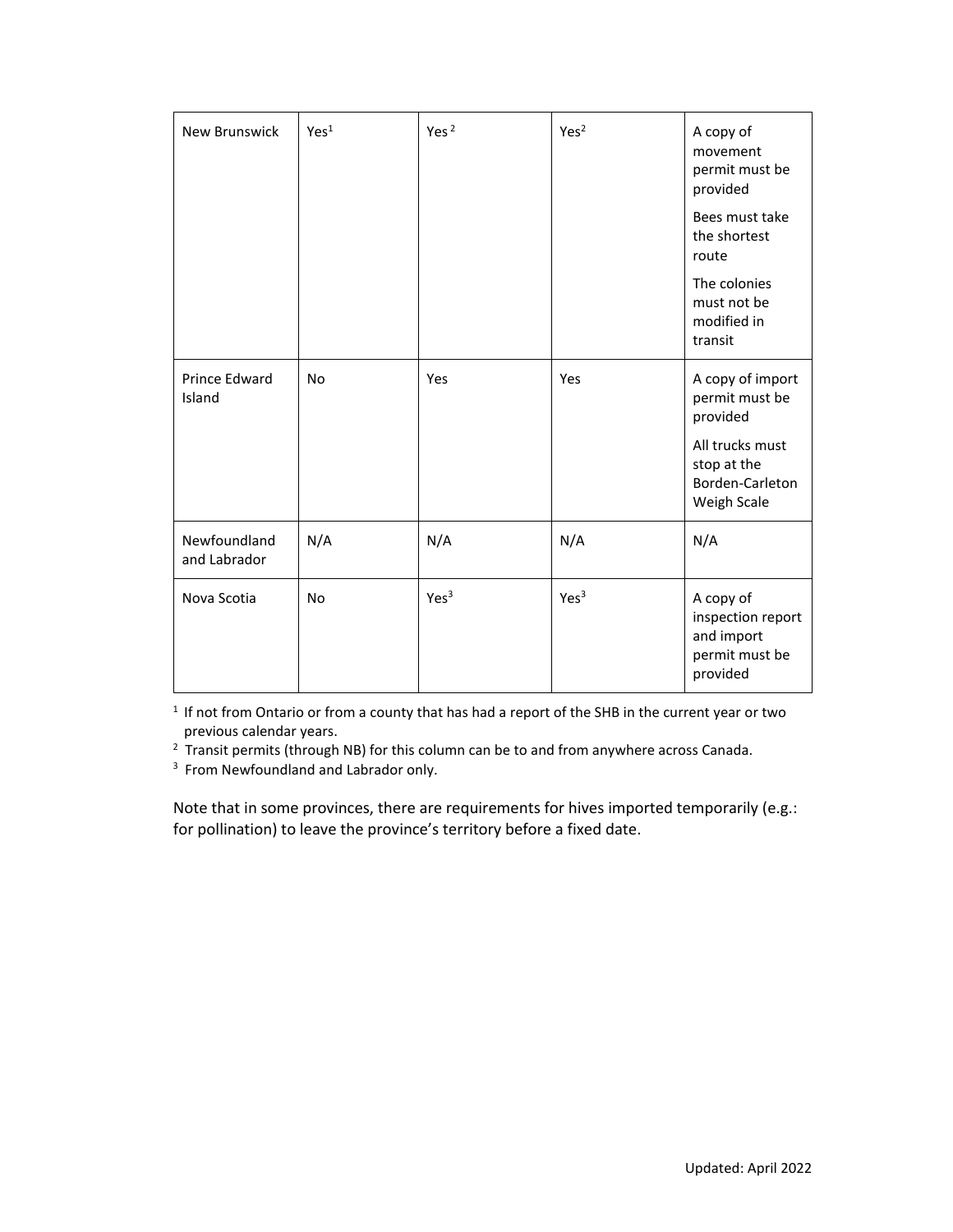| Annex 1. Contact information for provincial apiarists. |  |
|--------------------------------------------------------|--|
|--------------------------------------------------------|--|

| Province                   | Name                   | Email                                                      | Phone<br>number                         | Website Information                                                                                                                                                                                                                                                                                                                                       |
|----------------------------|------------------------|------------------------------------------------------------|-----------------------------------------|-----------------------------------------------------------------------------------------------------------------------------------------------------------------------------------------------------------------------------------------------------------------------------------------------------------------------------------------------------------|
| <b>British</b><br>Columbia | Paul van<br>Westendorp | Paul.vanwestendorp@gov.bc.ca<br>or vanwestendorp@telus.net | 778 666-<br>0582                        | www.gov.bc.ca/apiculture                                                                                                                                                                                                                                                                                                                                  |
| Alberta                    | Samantha<br>Muirhead   | Bee@gov.ab.ca or<br>sam.muirhead@gov.ab.ca                 | 780 644-<br>8746 or<br>780 415-<br>2309 | www.alberta.ca/apiculture-regulation.aspx                                                                                                                                                                                                                                                                                                                 |
| Saskatchewan               | Geoff<br>Wilson        | Geoff.wilson@gov.sk.ca                                     | 306 980-<br>6198                        | https://publications.saskatchewan.ca/#/categories/1370                                                                                                                                                                                                                                                                                                    |
| Manitoba                   | Rhéal<br>Lafrenière    | Rheal.Lafreniere@gov.mb.ca                                 | 204 945-<br>4825 or<br>204 791-<br>0124 | https://www.gov.mb.ca/agriculture/crops/crop-management/pubs/inter-provincial-<br>movement-form.pdf<br>https://www.gov.mb.ca/agriculture/crops/crop-management/pubs/manitoba-<br>importation-and-inter-provincial-bee-movement-protocols.pdf<br><b>Inter-provincial Movement Inspection Protocol</b><br><b>Inter-Provincial Movement Application Form</b> |
| Ontario                    | Paul Kozak             | Paul.Kozak@ontario.ca<br>Apiary@ontario.ca                 | 519 820-<br>0821                        | https://www.ontario.ca/page/importing-honey-bees-ontario<br>https://www.ontario.ca/page/ontario-apiary-program                                                                                                                                                                                                                                            |